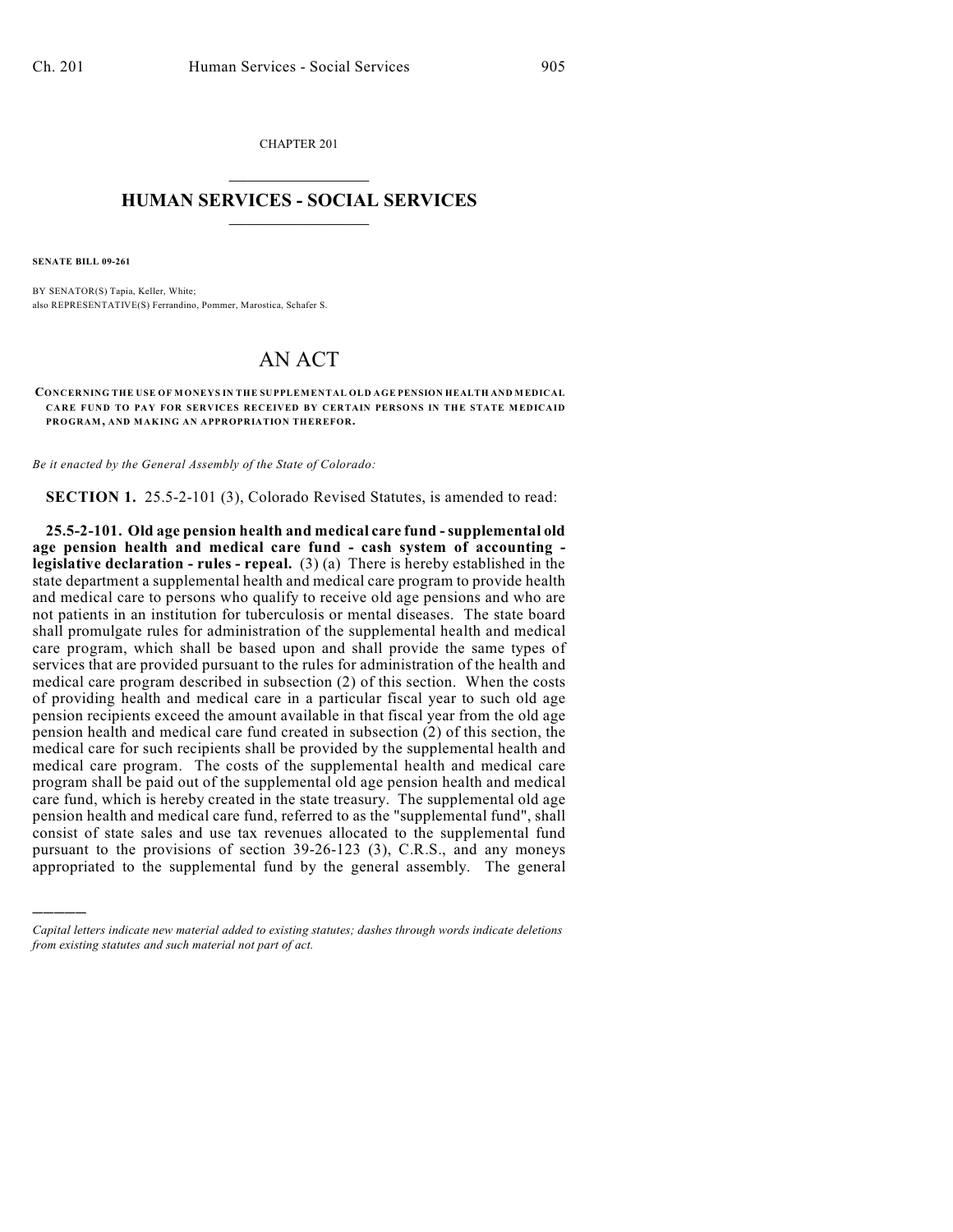assembly may make annual appropriations or supplemental appropriations to the supplemental fund if it determines that the moneys in the old age pension health and medical care fund created in subsection (2) of this section will be insufficient to meet the health and medical needs of old age pension recipients for a particular fiscal year. Moneys in the supplemental fund shall be subject to annual appropriation by the general assembly. At the end of any fiscal year, any unexpended and unencumbered moneys remaining in the supplemental fund shall remain therein and shall not be credited or transferred to the general fund or any other fund. The supplemental health and medical care program and the supplemental fund shall be effective in fiscal year 2002-03.

(b) (I) NOTWITHSTANDING THE PROVISIONS OF PARAGRAPH (a) OF THIS SUBSECTION (3), FOR FISCAL YEAR 2008-09, UP TO THREE MILLION DOLLARS FROM THE SUPPLEMENTAL OLD AGE PENSION HEALTH AND MEDICAL CARE FUND MAY BE USED TO OFFSET GENERAL FUND COSTS OF PERSONS SIXTY-FIVE YEARS OF AGE OR OLDER WHO ARE SERVED THROUGH THE STATE MEDICAID PROGRAM.

(II) NOTWITHSTANDING THE PROVISIONS OF PARAGRAPH (a) OF THIS SUBSECTION (3), FOR FISCAL YEAR 2009-10, THE SUPPLEMENTAL OLD AGE PENSION HEALTH AND MEDICAL CARE FUND MAY BE USED TO OFFSET GENERAL FUND COSTS OF PERSONS SIXTY-FIVE YEARS OF AGE OR OLDER WHO ARE SERVED THROUGH THE STATE MEDICAID PROGRAM.

(III) THIS PARAGRAPH (b) IS REPEALED, EFFECTIVE JULY 1, 2010.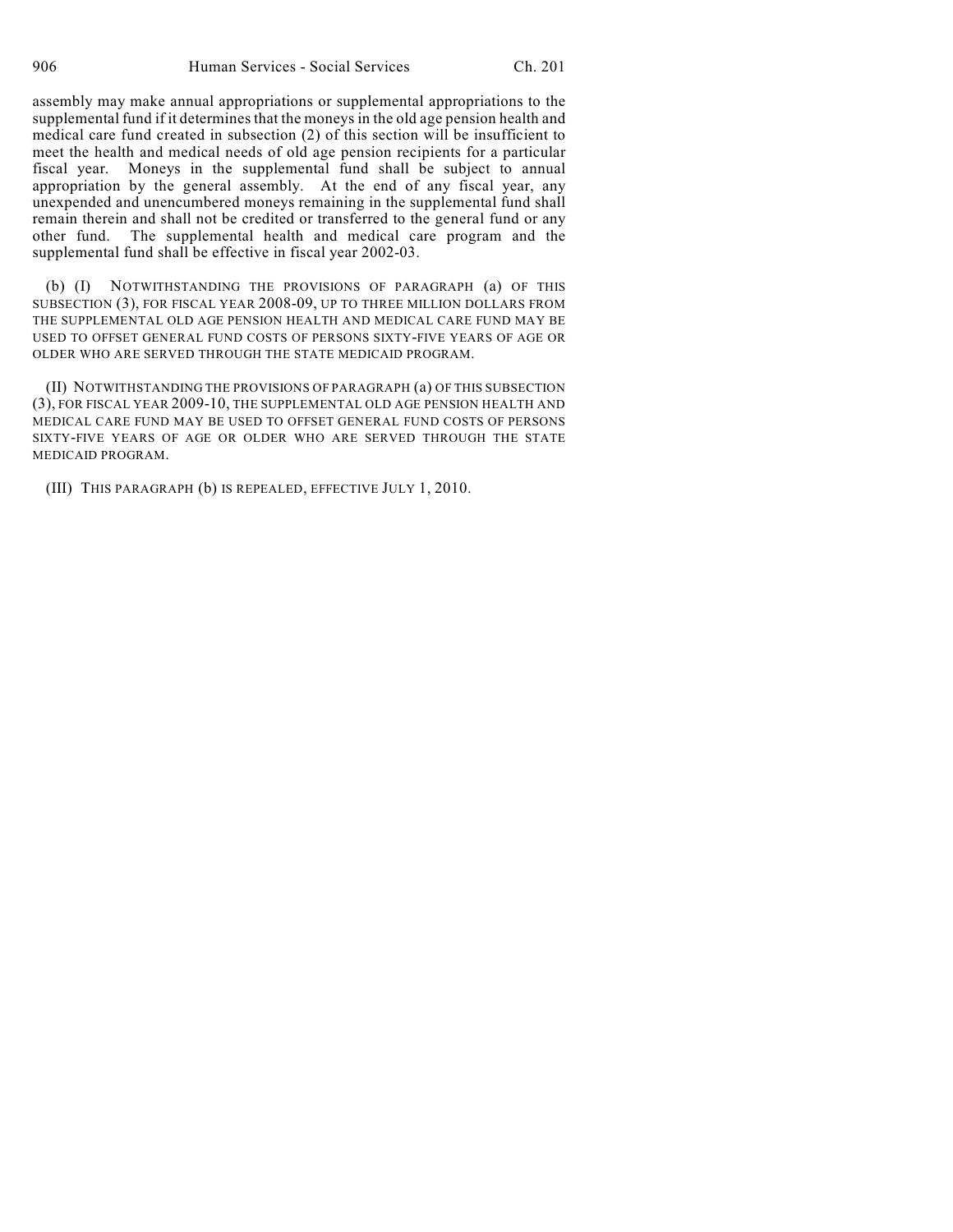|                           |              |                               | APPROPRIATION FROM     |                      |                                       |                                |  |  |  |
|---------------------------|--------------|-------------------------------|------------------------|----------------------|---------------------------------------|--------------------------------|--|--|--|
| ITEM &<br><b>SUBTOTAL</b> | <b>TOTAL</b> | <b>GENERAL</b><br><b>FUND</b> | GENERAL<br><b>FUND</b> | CASH<br><b>FUNDS</b> | <b>REAPPROPRIATED</b><br><b>FUNDS</b> | <b>FEDERAL</b><br><b>FUNDS</b> |  |  |  |
|                           |              |                               | <b>EXEMPT</b>          |                      |                                       |                                |  |  |  |
|                           |              |                               |                        |                      |                                       |                                |  |  |  |

**SECTION 2.** Part V (2) and the affected totals of section 2 of chapter 474, Session Laws of Colorado 2008, as amended by section 1 of Senate Bill 09-187, are amended to read:

Section 2. **Appropriation.**

## **PART V DEPARTMENT OF HEALTH CARE POLICY AND FINANCING**

**(2) MEDICAL SERVICES PREMIUMS9, 10, 11, 12, 13**

Services for 37,483 Supplemental Security Income Adults 65 and Older (SSI  $65 +$ ) at an average cost of \$20,120.77 754,186,704 Services for 6,368 Supplemental Security Income Adults 60 to 64 Years of Age (SSI 60 -64) at an average cost of \$17,368.19 110,600,623

Ch. 201 Human Services - Social Services 907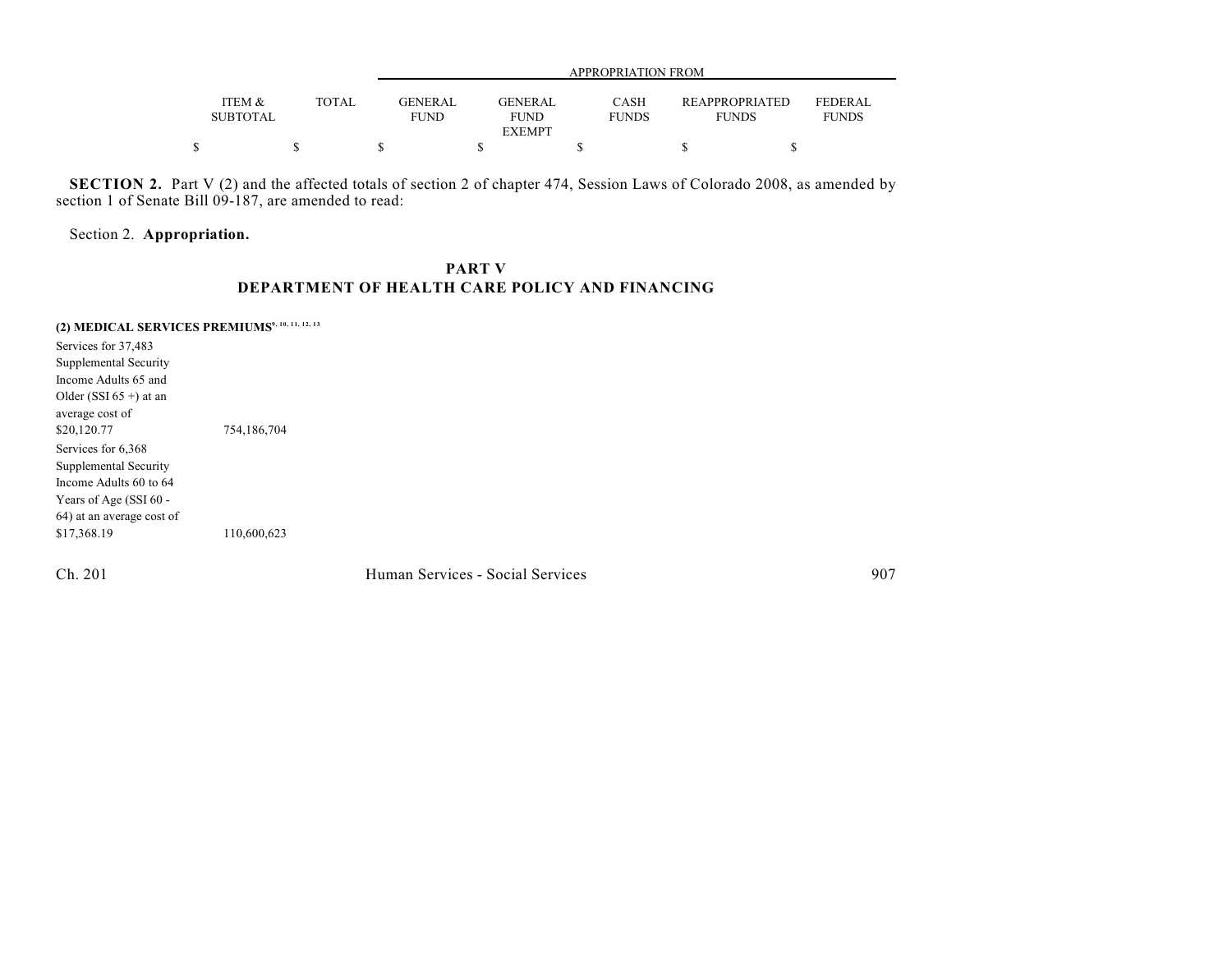|                                                                                                                                                                                                     |                           |              |                               |                                                | APPROPRIATION FROM          |                                       |                         |
|-----------------------------------------------------------------------------------------------------------------------------------------------------------------------------------------------------|---------------------------|--------------|-------------------------------|------------------------------------------------|-----------------------------|---------------------------------------|-------------------------|
|                                                                                                                                                                                                     | ITEM &<br><b>SUBTOTAL</b> | <b>TOTAL</b> | <b>GENERAL</b><br><b>FUND</b> | <b>GENERAL</b><br><b>FUND</b><br><b>EXEMPT</b> | <b>CASH</b><br><b>FUNDS</b> | <b>REAPPROPRIATED</b><br><b>FUNDS</b> | FEDERAL<br><b>FUNDS</b> |
|                                                                                                                                                                                                     | \$                        | \$           | \$                            | \$                                             | \$                          | \$<br>\$                              |                         |
| Services for 15,172<br><b>Oualified Medicare</b><br>Beneficiaries (QMBs) and<br>Special Low-Income<br>Medicare Beneficiaries<br>(SLIMBs) at an average<br>cost of \$1,330.45<br>Services for 51,263 | 20,185,656                |              |                               |                                                |                             |                                       |                         |
| Supplemental Security<br><b>Income Disabled</b><br>Individuals at an average<br>cost of \$14,120.57                                                                                                 | 723,862,731               |              |                               |                                                |                             |                                       |                         |
| Services for 48,328<br>Categorically Eligible<br>Low-income Adults at an<br>average cost of \$4,482.29                                                                                              | 216,619,998               |              |                               |                                                |                             |                                       |                         |
| Services for 6,922 Baby<br>Care Program Adults at<br>an average cost of                                                                                                                             |                           |              |                               |                                                |                             |                                       |                         |
| \$8,801.03                                                                                                                                                                                          | 60,920,717                |              |                               |                                                |                             |                                       |                         |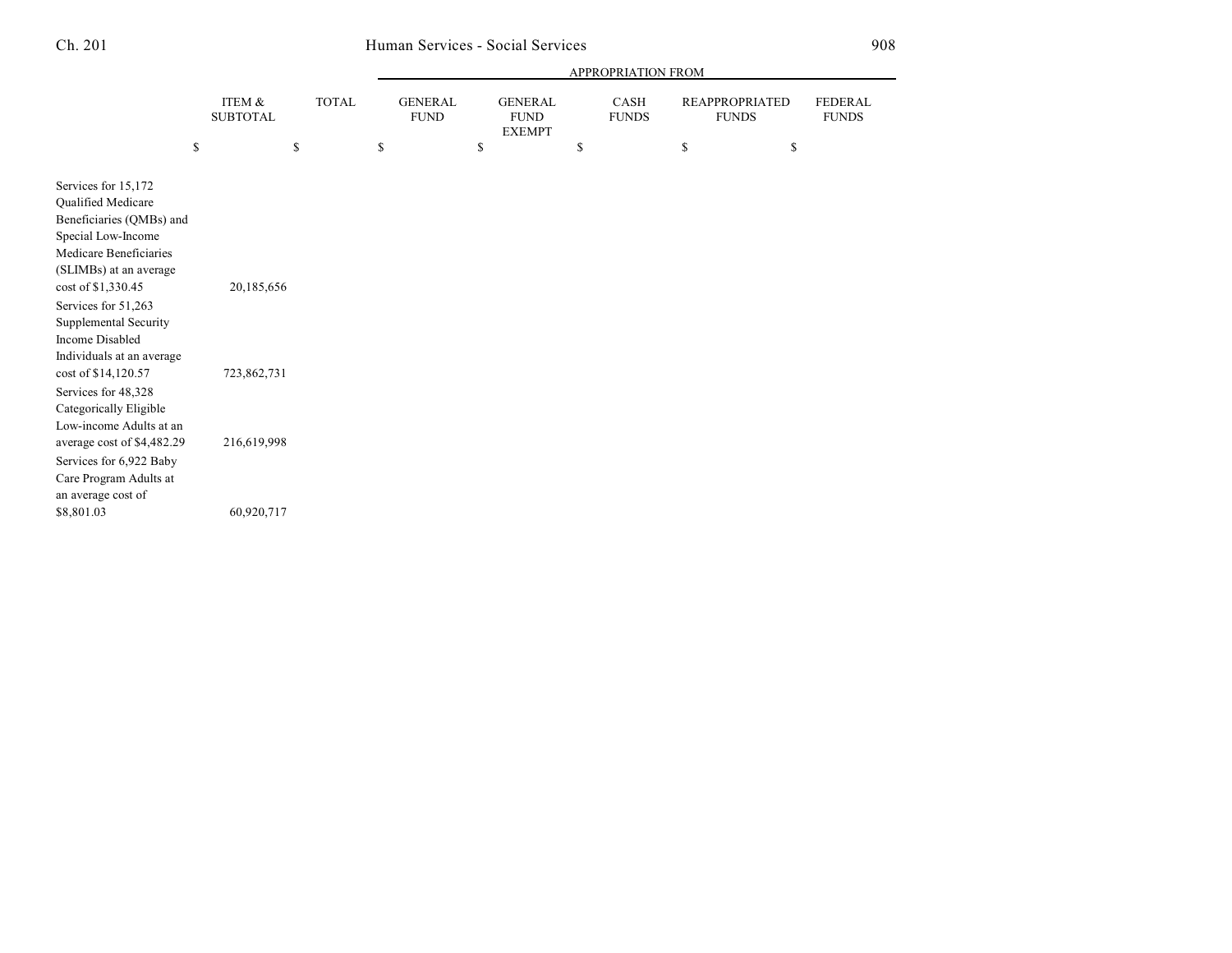| Services for 301 Breast      |             |               |                |             |                         |                        |               |
|------------------------------|-------------|---------------|----------------|-------------|-------------------------|------------------------|---------------|
| and Cervical Cancer          |             |               |                |             |                         |                        |               |
| Treatment Clients at an      |             |               |                |             |                         |                        |               |
| average cost of              |             |               |                |             |                         |                        |               |
| \$22,938.31                  | 6,904,430   |               |                |             |                         |                        |               |
| Services for 12,514          |             |               |                |             |                         |                        |               |
| <b>Expansion Health Care</b> |             |               |                |             |                         |                        |               |
| Low-Income Adult             |             |               |                |             |                         |                        |               |
| Clients at an average cost   |             |               |                |             |                         |                        |               |
| of \$1,780.03                | 22,275,238  |               |                |             |                         |                        |               |
| Services for 231,030         |             |               |                |             |                         |                        |               |
| Eligible Children at an      |             |               |                |             |                         |                        |               |
| average cost of \$1,802.05   | 416,328,602 |               |                |             |                         |                        |               |
| Services for 18,003 Foster   |             |               |                |             |                         |                        |               |
| Children at an average       |             |               |                |             |                         |                        |               |
| cost of \$3,722.25           | 67,011,705  |               |                |             |                         |                        |               |
| Services for 4,030           |             |               |                |             |                         |                        |               |
| Non-Citizens at an           |             |               |                |             |                         |                        |               |
| average cost of              |             |               |                |             |                         |                        |               |
| \$15,193.07                  | 61,228,080  |               |                |             |                         |                        |               |
| Repayment of Federal         |             |               |                |             |                         |                        |               |
| Disallowance                 | 3,176,846   |               |                |             |                         |                        |               |
|                              |             | 2,463,301,330 | 769,068,351(M) | 369,000,000 | 92,737,346*             | $661,475$ <sup>b</sup> | 1,231,834,158 |
|                              |             |               | 766,068,351(M) |             | 95,737,346 <sup>a</sup> |                        |               |

Of this amount, \$73,929,336 shall be from the Health Care Expansion Fund created in Section 24-22-117 (2) (a) (I), C.R.S.; \$18,180,399 represents public funds certified <sup>a</sup> as expenditures incurred by public hospitals and agencies that are eligible for federal financial participation under the Medicaid program; \$3,000,000 SHALL BE FROM THE SUPPLEMENTAL OLD AGE PENSION HEALTH AND MEDICAL CARE FUND CREATED IN SECTION 25.5-2-101 (2), C.R.S.; and \$627,611 shall be from the Autism Treatment Fund created in Section 25.5-6-805, C.R.S.

Ch. 201 Human Services - Social Services 909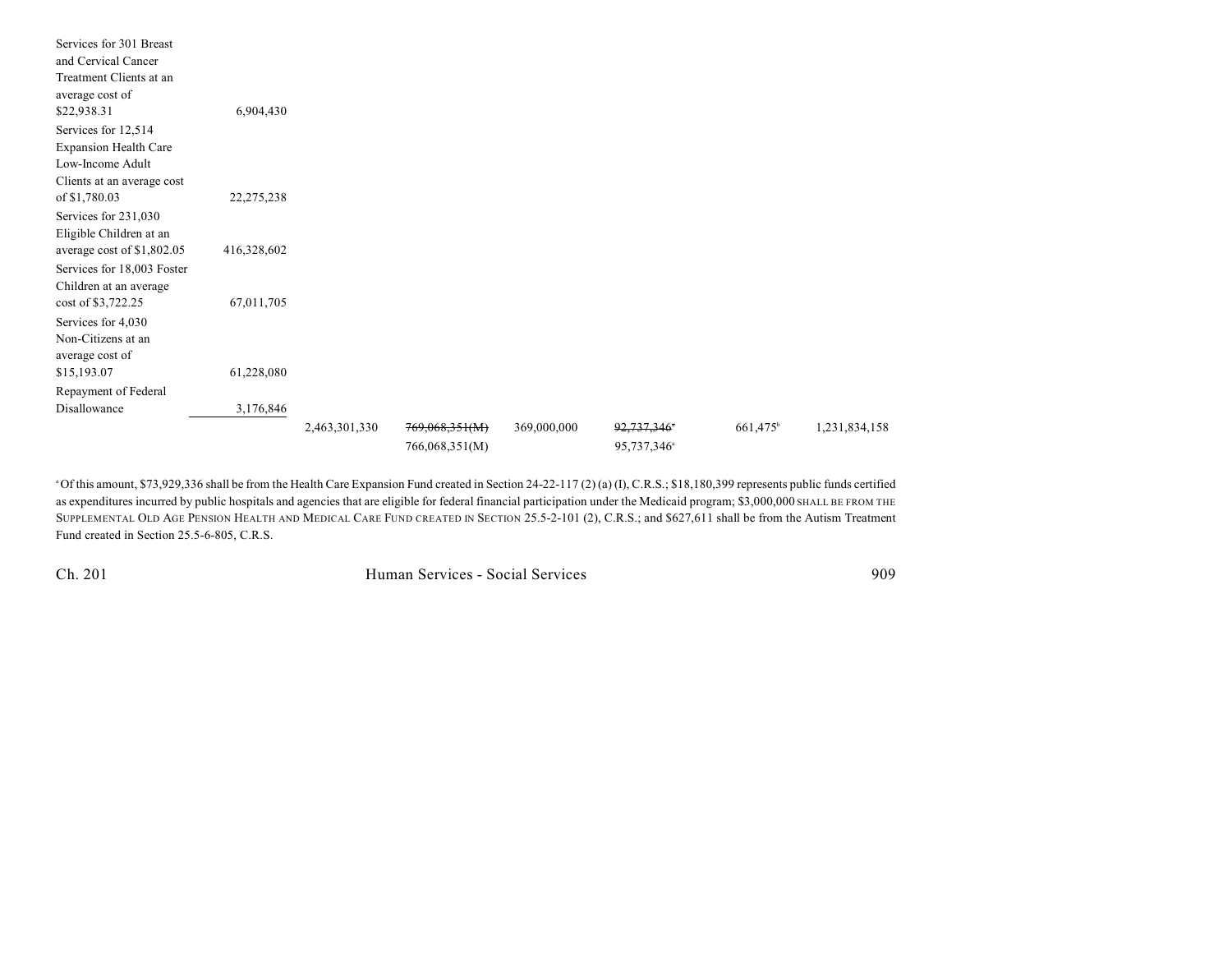|                                                                                                                                                                                   |                           |                 | <b>APPROPRIATION FROM</b>     |                                                |                             |                                       |                                |  |
|-----------------------------------------------------------------------------------------------------------------------------------------------------------------------------------|---------------------------|-----------------|-------------------------------|------------------------------------------------|-----------------------------|---------------------------------------|--------------------------------|--|
|                                                                                                                                                                                   | ITEM &<br><b>SUBTOTAL</b> | <b>TOTAL</b>    | <b>GENERAL</b><br><b>FUND</b> | <b>GENERAL</b><br><b>FUND</b><br><b>EXEMPT</b> | CASH<br><b>FUNDS</b>        | <b>REAPPROPRIATED</b><br><b>FUNDS</b> | <b>FEDERAL</b><br><b>FUNDS</b> |  |
| \$                                                                                                                                                                                | S                         | S               |                               | \$<br>S                                        |                             | ъ                                     | \$                             |  |
| <sup>b</sup> This amount shall be transferred from the Department of Public Health and Environment pursuant to Section 24-22-117 (2) (d) (II) (D), C.R.S.<br><b>TOTALS PART V</b> |                           |                 |                               |                                                |                             |                                       |                                |  |
| <b>(HEALTH CARE</b><br>POLICY AND<br><b>FINANCING</b> )                                                                                                                           |                           | \$3,849,682,072 | \$1,210,844,196               | \$369,495,000 <sup>a</sup>                     | $$367,532,737$ <sup>6</sup> | \$22,948,578                          | \$1,878,861,561                |  |
|                                                                                                                                                                                   |                           |                 | \$1,207,844,196               |                                                | \$370,532,737 <sup>b</sup>  |                                       |                                |  |

 $^{\circ}$  Of this amount, \$369,000,000 shall be from the General Fund Exempt Account created in Section 24-77-103.6 (2), C.R.S., and \$495,000 shall be General Fund Exempt pursuant to Section 24-22-117 (1) (c) (I) (B), C.R.S. Further, said \$495,000 is also not subject to the statutory limitation on General Fund appropriations imposed by Section 24-75-201.1, C.R.S.

<sup>b</sup> This amount includes \$725,598 the Colorado Autism Treatment Fund created in Section 25.5-6-805, C.R.S., and represents the total amount that the State Treasurer shall transfer from the Tobacco Litigation Settlement Cash Fund created in Section 24-22-115 (1) (a), C.R.S., to the Colorado Autism Treatment Fund pursuant to Section 24-22-115 (1) (a), C.R.S.